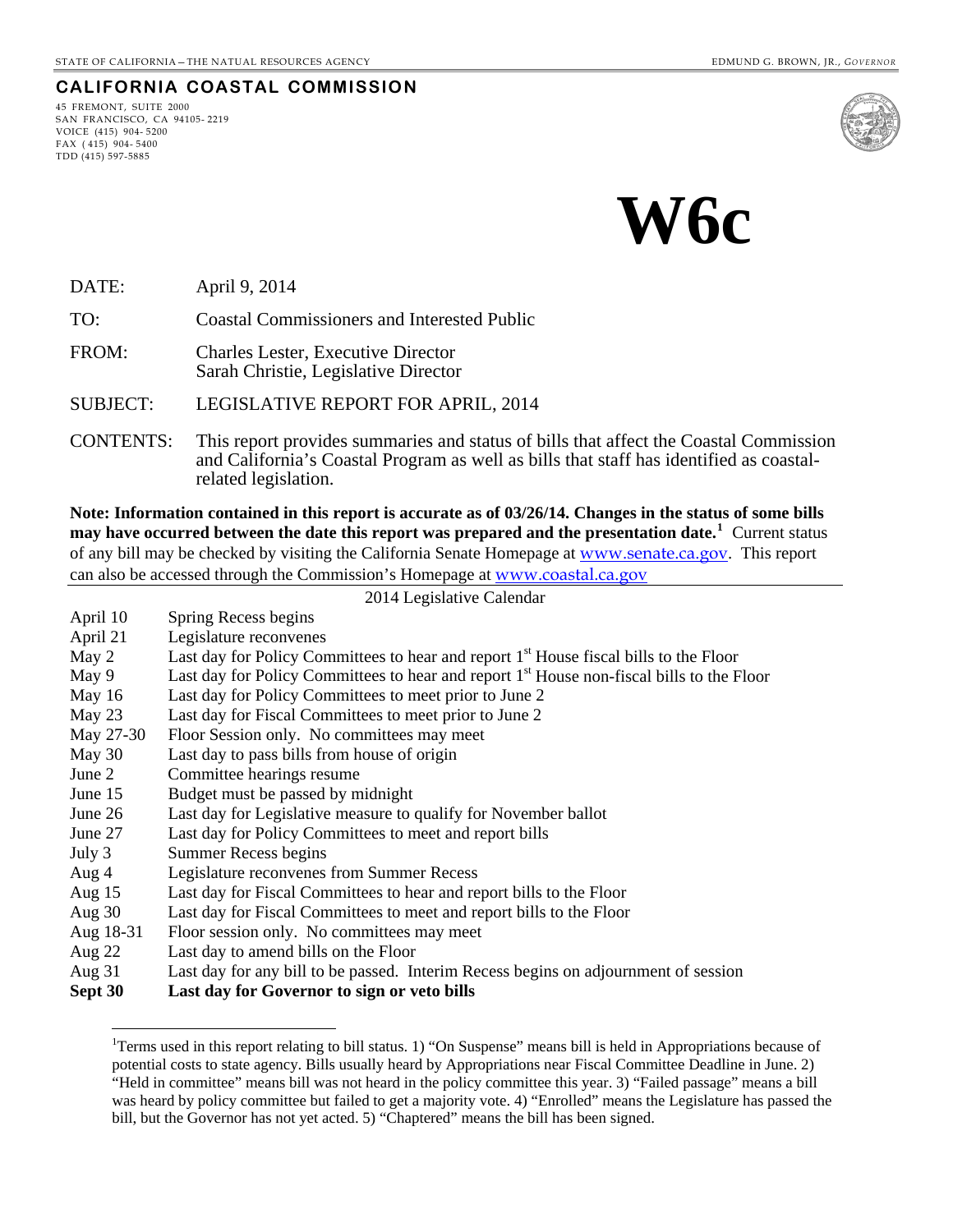# **PRIORITY LEGISLATION**

#### **AB 158 (Levine) Solid waste: single-use carryout bags**

This bill would prohibit specified retail outlets from providing plastic single-use carryout bags, and require the retail outlets to make reusable or compostable bags available to customers. The bill would allow a city or county to impose administrative civil penalties for violations of this measure, payable to the office that brought the action.

| Introduced    | 01/22/13                                          |
|---------------|---------------------------------------------------|
| Last Amended  | 04/09/13                                          |
| <b>Status</b> | Assembly Appropriations Committee. Suspense File. |

#### **AB 203 (Stone) California Coastal Commission: restoration and cease and desist orders: report**

As amended, this bill would authorize the Coastal Commission submit an annual report to the Legislature describing all the enforcement orders acted upon during the previous year.

| Introduced    | 01/30/13                      |
|---------------|-------------------------------|
| Last Amended  | 01/27/17                      |
| <b>Status</b> | <b>Senate Rules Committee</b> |

#### **AB 248 (Gorell) Energy: power plants: Ventura County**

This bill would require the Public Utilities Commission and the Independent System Operator, in consultation with specified entities including the Coastal Commission, to submit a report to the Legislature by January 1, 2014, detailing recommended legislative actions, policies and incentives necessary to accomplish specific objectives related to once-through-cooling technologies at Ventura County's two coastal power plants.

| Introduced   | 02/07/13                                                 |
|--------------|----------------------------------------------------------|
| Last Amended | 04/04/13                                                 |
| Status       | Assembly Natural Resources Committee. Held in Committee. |

#### **AB 288 (Levine) Coastal Resources**

This bill would add PRC Section 30515.5 to require the Coastal Commission to provide a Spanish language translation of its monthly meeting notice.

| Introduced    | 02/11/13                 |
|---------------|--------------------------|
| Last Amended  | 01/09/14                 |
| <b>Status</b> | Senate N.R.&W. Committee |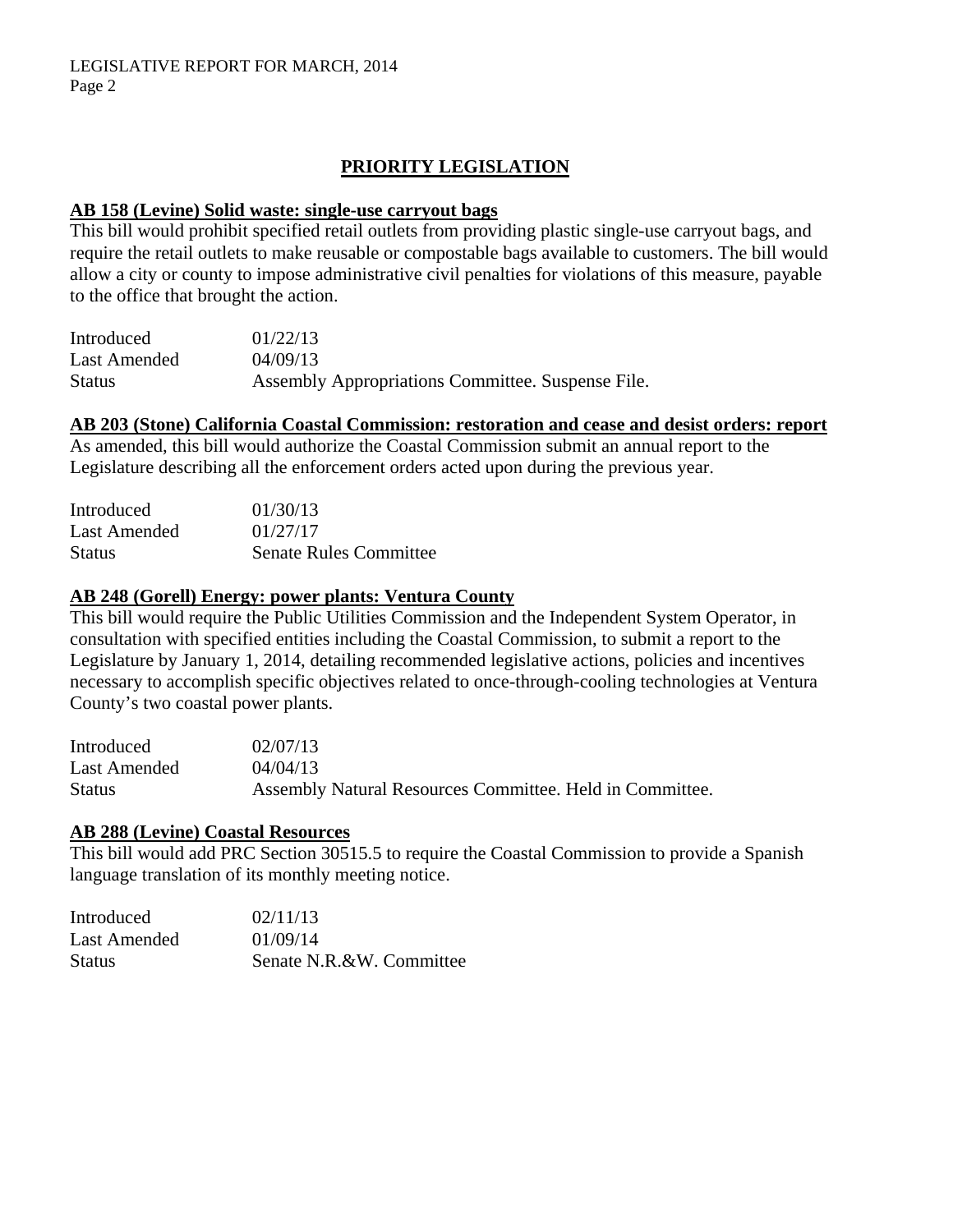# **AB 474 (Stone) Public Resources Code: coastal resources**

This bill would require the Coastal Commission to revise its standard ex-parte disclosure forms to so that ex-parte communication disclosures include the names of all individuals participating in the meeting, and a copy of all written and graphic material presented during the meeting.

| Introduced    | 02/19/13                                |
|---------------|-----------------------------------------|
| Last Amended  | 01/06/14                                |
| <b>Status</b> | Senate N.R.&W. and Judiciary Committees |

### **AB 521 (Stone) Solid waste: plastic**

This bill would direct the Department of Resources Recycling and Recovery to develop a list of major sources of marine plastics pollution and notify producers of listed items that they are required to design and submit a plan to reduce the producer's proportion of covered items in the marine environment. The producer would be required to meet the marine plastic pollution reduction targets that the producer of the covered item would be required to achieve, as specified in the regulations

| Introduced                         | 02/20/13                                                            |
|------------------------------------|---------------------------------------------------------------------|
| Last Amended                       | 0.5/07/13                                                           |
| <b>Status</b>                      | Assembly Appropriations Committee. Suspense File. Died on Suspense. |
| <b>Commission Position Support</b> |                                                                     |

#### **AB 881 (Chesbro) Oil spill prevention and administrative fee**

This bill would increase the existing \$0.07 fee on barrels of crude oil or petroleum products landed at a marine terminal, eliminate the sunset on the existing fee of \$0.065, allow the OSPR Administrator to adjust the fee annually based on the California Consumer Price Index, and transfer up to \$2,000,000 from fees collected to the Oiled Wildlife Care Network until January 1, 2016. The provisions of this section would take effect January 1, 2015, and sunset on January 1, 2016.

| <b>Commission Position Support</b> |                      |
|------------------------------------|----------------------|
| <b>Status</b>                      | Senate Inactive File |
| Last Amended                       | 09/04/13             |
| Introduced                         | 02/22/13             |

#### **AB 976 (Atkins) Coastal resources**

This bill would authorize the Commission to impose administrative penalties for violations of the Coastal Act. All funds collected under this provision would be deposited into the Violation Remediation Account, and that the Commission's administrative penalty authority would sunset after a period of three years.

| <b>Commission Position Support</b> |                      |
|------------------------------------|----------------------|
| <b>Status</b>                      | Conference Committee |
| <b>Last Amended</b>                | 08/26/13             |
| Introduced                         | 02/22/13             |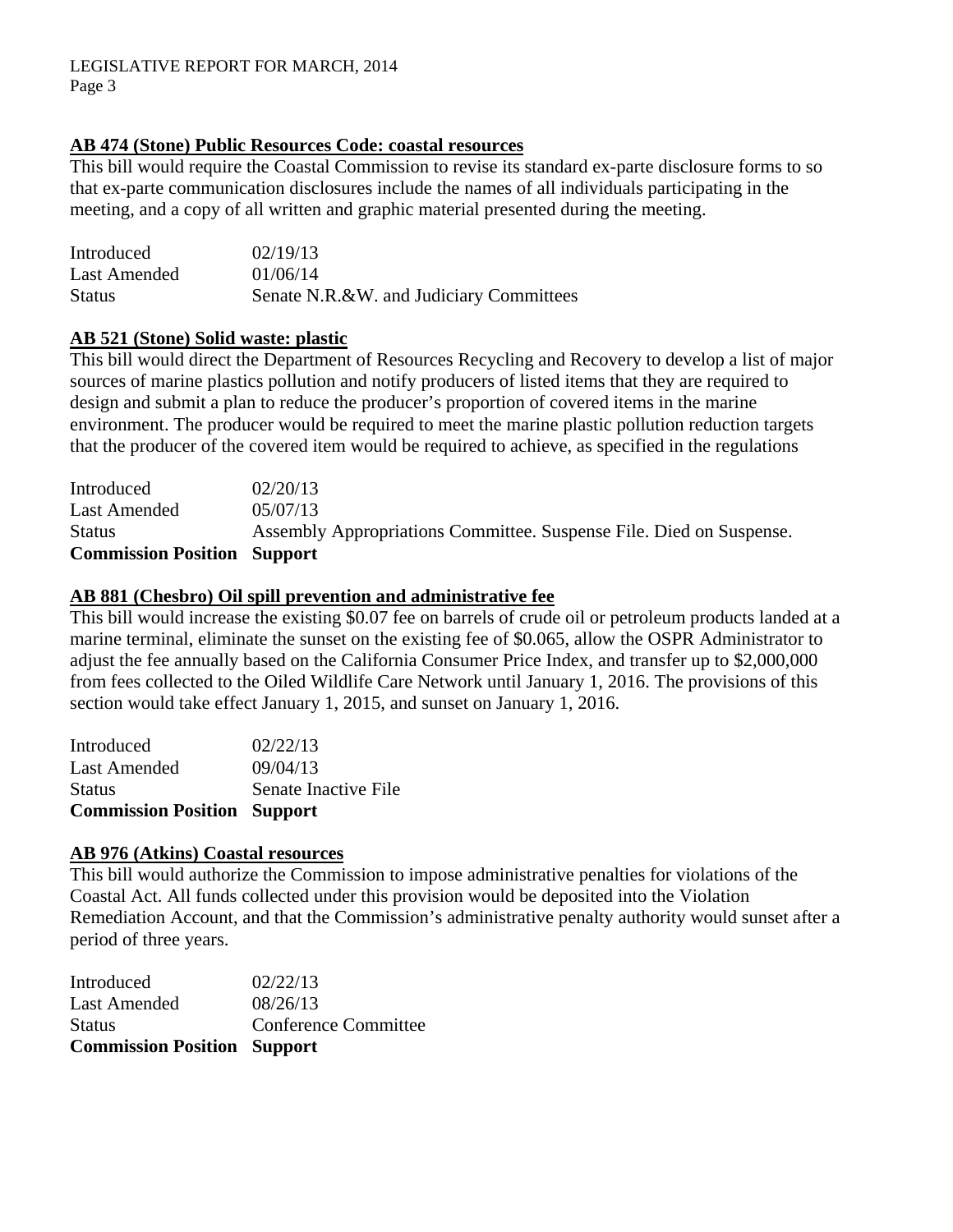# **AB 1102 (Allen) Public Resources Code: coastal resources**

This bill would delay the implementation of any rule or regulation to eliminate or restrict beach burning in existing fire rings until such time as the local government with jurisdiction obtains a coastal development permit (CDP) to do so. The bill clarifies that any CDP issued to remove beach fire rings or restrict their use must comply with all requirements of the Coastal Act.

Introduced 02/22/13 Last Amended  $01/17/14$ Status Senate E.Q. Committee and Senate N.R. & W. Committee **Commission Position Support** 

#### **AB 1142 (Bloom) State beaches and parks: smoking ban**

This bill would make it an infraction to smoke a tobacco product on a state coastal beach or in a unit of the state park system.

| Introduced    | 02/22/13                                   |
|---------------|--------------------------------------------|
| Last Amended  | 03/21/13                                   |
| <b>Status</b> | Assembly G.O. Committee. Died in Committee |

#### **AB 1504 (Stone)**

This bill would prohibit the sale or use of single-use cigarette filters, subject to a civil fine of \$500.

| Introduced    | 01/14/14                         |
|---------------|----------------------------------|
| <b>Status</b> | <b>Assembly Rules Committee.</b> |

### **AB 1603 (Stone) Outdoor education**

This bill would establish the Outdoor Environmental Education and Recreation Program in the Department of Parks and Recreation, for purposes of increasing outdoor programs for underserved and at-risk populations. The bill would create the Outdoor Environmental Education and Recreation Fund to receive private donations and General Fund support for grants to be awarded by the Director of Parks. The California Environmental Education Interagency Network, which Coastal Commission staff participates in, would serve as an advisor to the director in developing the program components.

Introduced 02/05/14 Status Assembly Water, Parks and Wildlife Committee.

### **\*AB 1699 (Bloom) Waste management: microplastics**

This bill would prohibit the sale of any cleaning product or personal care product containing micro plastics. The bill would allow the Attorney General to seek civil penalties of up to \$2,500 per day for each violation.

| Introduced    | 02/20/14                         |
|---------------|----------------------------------|
| <b>Status</b> | <b>Assembly Rules Committee.</b> |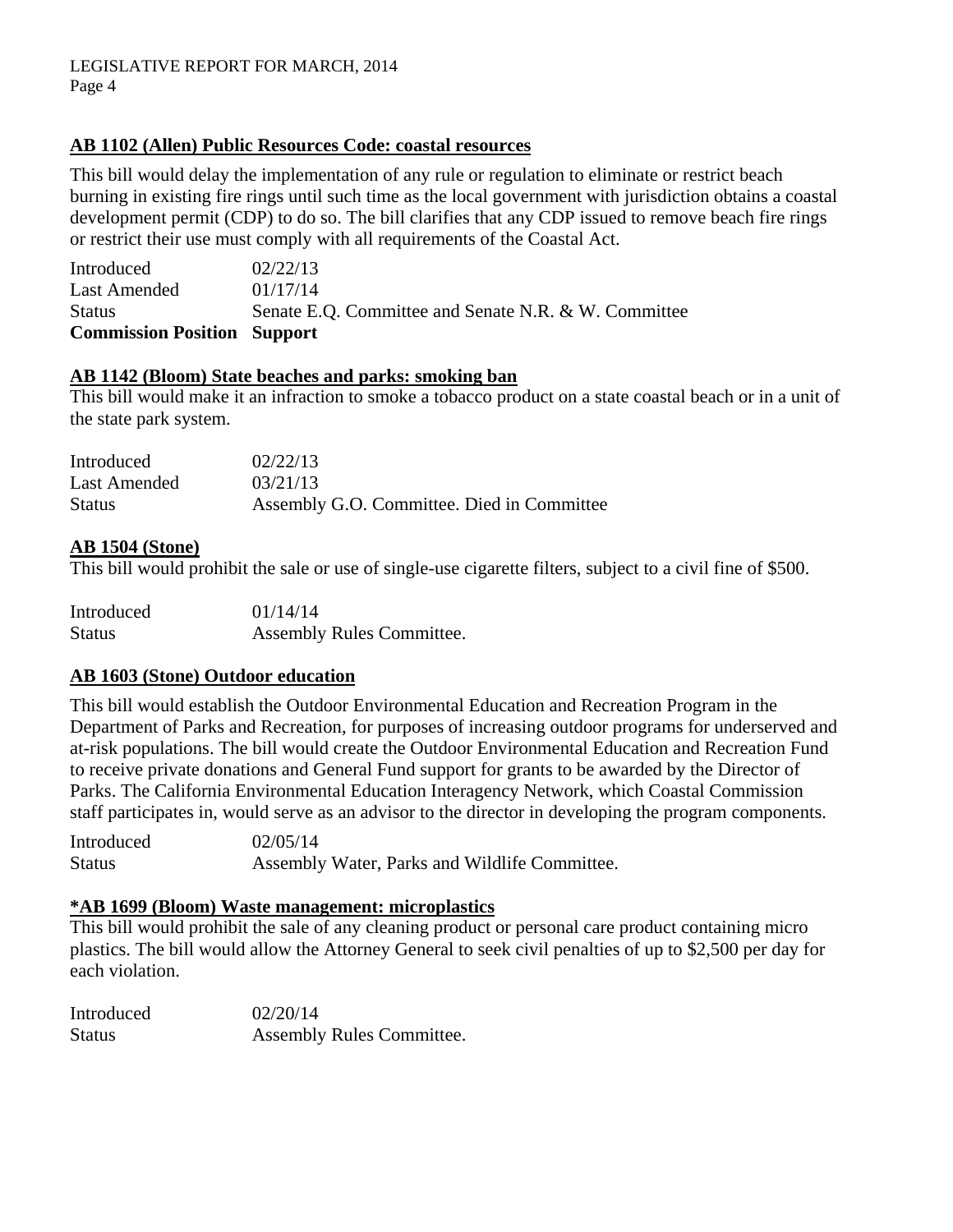#### LEGISLATIVE REPORT FOR MARCH, 2014 Page 5

### **\*AB 2019 (Fong) Commercial fishing: drift gill net shark and swordfish fishery**

This bill would prohibit the use of drift gill nets for the swordfish and shark fisheries. The bill would limit the legal take of these species to hand-thrust harpoon and/or hand held hook and line.

Introduced 02/20/14 Status **Assembly W.P.&W. Committee.** 

#### **AB 2035 (Chesbro) State lands: revenue**

This bill would require that an unspecified amount of State Tidelands revenue be made available for deposit into the State Coastal Conservancy Fund, for expenditure for the preservation and protection of coastal lands.

Introduced 02/20/14 Status Assembly G.O. Committee. Introduced 02/22/13

#### **AB 2140 (Bloom) Orca Welfare and Safety Act**

This bill would prohibit the exhibition of captive orcas for entertainment purposes, prohibit the collection of gametes from captive orcas for the purpose of breeding, and prohibit the transportation of captive orcas across state lines.

| Introduced    | 02/20/14                  |
|---------------|---------------------------|
| Last Amended  | 03/07/14                  |
| <b>Status</b> | Assembly Rules Committee. |

#### **AB 2516 (Gordon) Sea level rise planning: data base**

This bill would require the Natural Resources Agency, in collaboration with the Ocean Protection Council, to create a Planning for Sea Level Rise Database on its public website describing steps being taken throughout the state to address sea level rise. The bill would require the Coastal Commission to provide information regarding which jurisdictions have adopted LCPs, which have not, and which LCPs contain sea level rise policies.

Introduced 02/21/13 Status Assembly First Reading **Commission position [Recommend support, analysis attached](#page-8-0)**

#### **AB 2554 (Rendon) Bond Accountability Act**

This bill was gutted and amended to create the Clean safe and Reliable Drinking Water Act of 2014. If enacted by the voters this measure would repeal the \$11 billion bond act passed by the Legislature in 2012, and replace it with an \$8.5 billion bond

| Introduced    | 02/21/14                        |
|---------------|---------------------------------|
| Last Amended  | 03/24/14                        |
| <b>Status</b> | <b>Assembly Rules Committee</b> |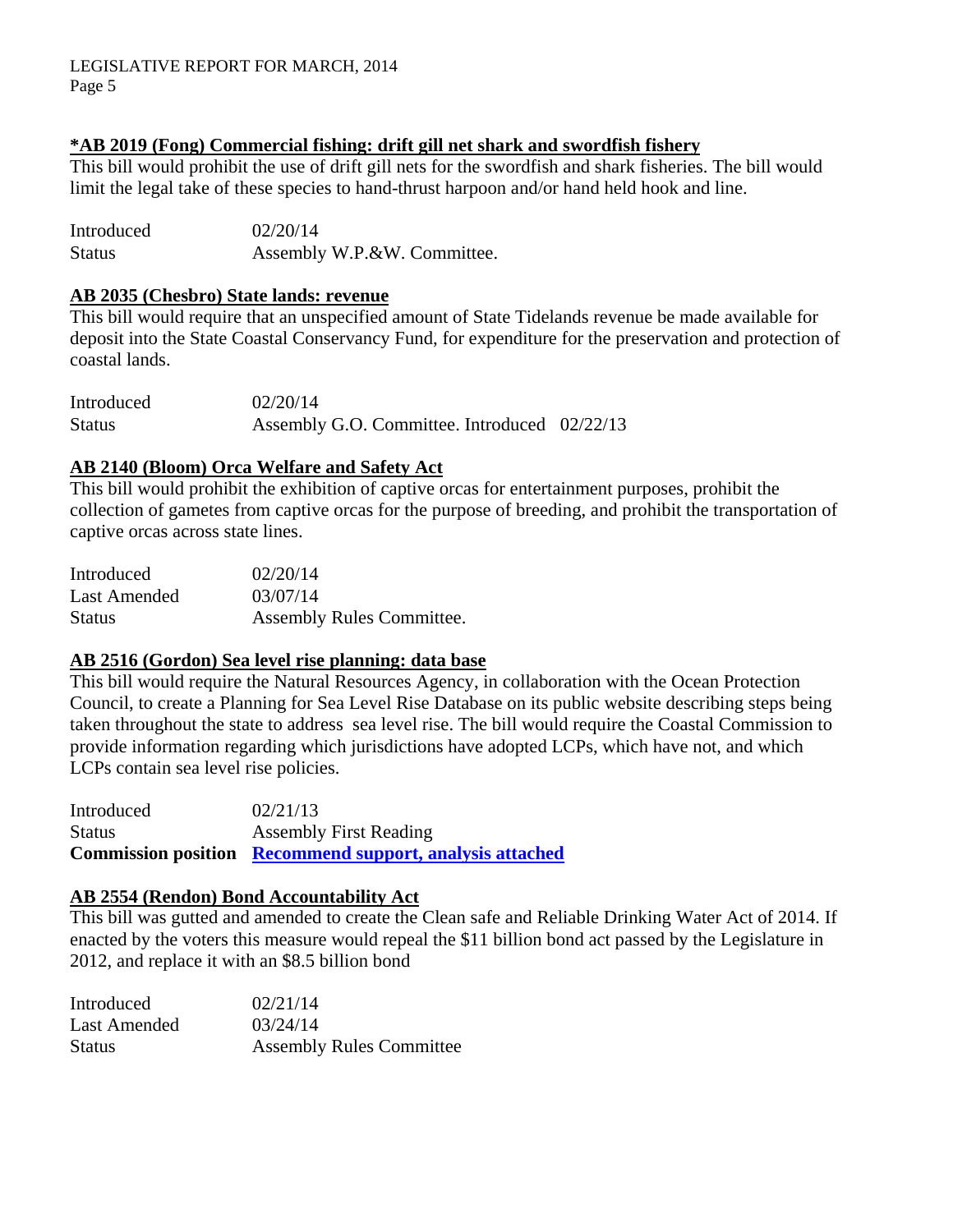# **SB 40 (Pavley) Safe, Clean, and Reliable Drinking Water Act of 2012**

This bill declares that it is the intent of the Legislature to amend the Safe, Clean, and Reliable Drinking Water Act of 2012 for the purpose of reducing and potentially refocusing the \$11,140,000,000 bond. *Amendments of 01/06 add an urgency clause.* 

| Introduced    | 12/10/12                        |
|---------------|---------------------------------|
| Last Amended  | 01/06/14                        |
| <b>Status</b> | Returned to Secretary of Senate |

### **SB 241 (Evans) Oil Severance Tax Law**

This bill would impose a severance tax of 9.9% of the gross value of each barrel of oil extracted from California after January 1, 2014, for deposit into the Oil Severance Fund, which this bill creates. The Department of Conservation would allocate those revenues to the UC Regents, the California State University Trustees, the Board of Governors for the Community Colleges, and the Department of Parks and Recreation.

Introduced 05/07/13 Status Senate Appropriations Committee. Suspense File. Held in Committee

#### **SB 257 (Hancock) Coastal resources: physical adaptations to climate change**

This bill states that it is the intent of the Legislature to enact legislation to address coastal physical adaptations to climate change.

Introduced 02/13/13 Status Returned to Secretary of Senate

### **SB 270 (Padilla) Solid waste: single use carry out bags**

This bill would prohibit retail stores in California from providing single use plastic bags to customers. The Bill would also prohibit stores from providing paper bags unless they were sold for a minimum of 10 cents per bag.

| Introduced | 02/14/14                        |
|------------|---------------------------------|
| Status     | <b>Assembly Rules Committee</b> |

### **SB 418 (Jackson) Nuclear Energy Planning and Responsibility Act**

This bill would require the PUC to require an applicant for relicensing a nuclear power generating facility submit a detailed study of the full needs and costs of relicensing to assess cost effectiveness of continued operation.

| Introduced     | 02/20/13                                                                |
|----------------|-------------------------------------------------------------------------|
| Last Amendment | 06/26/13                                                                |
| <b>Status</b>  | Assembly Utilities and Commerce Committee. Failed passage in committee. |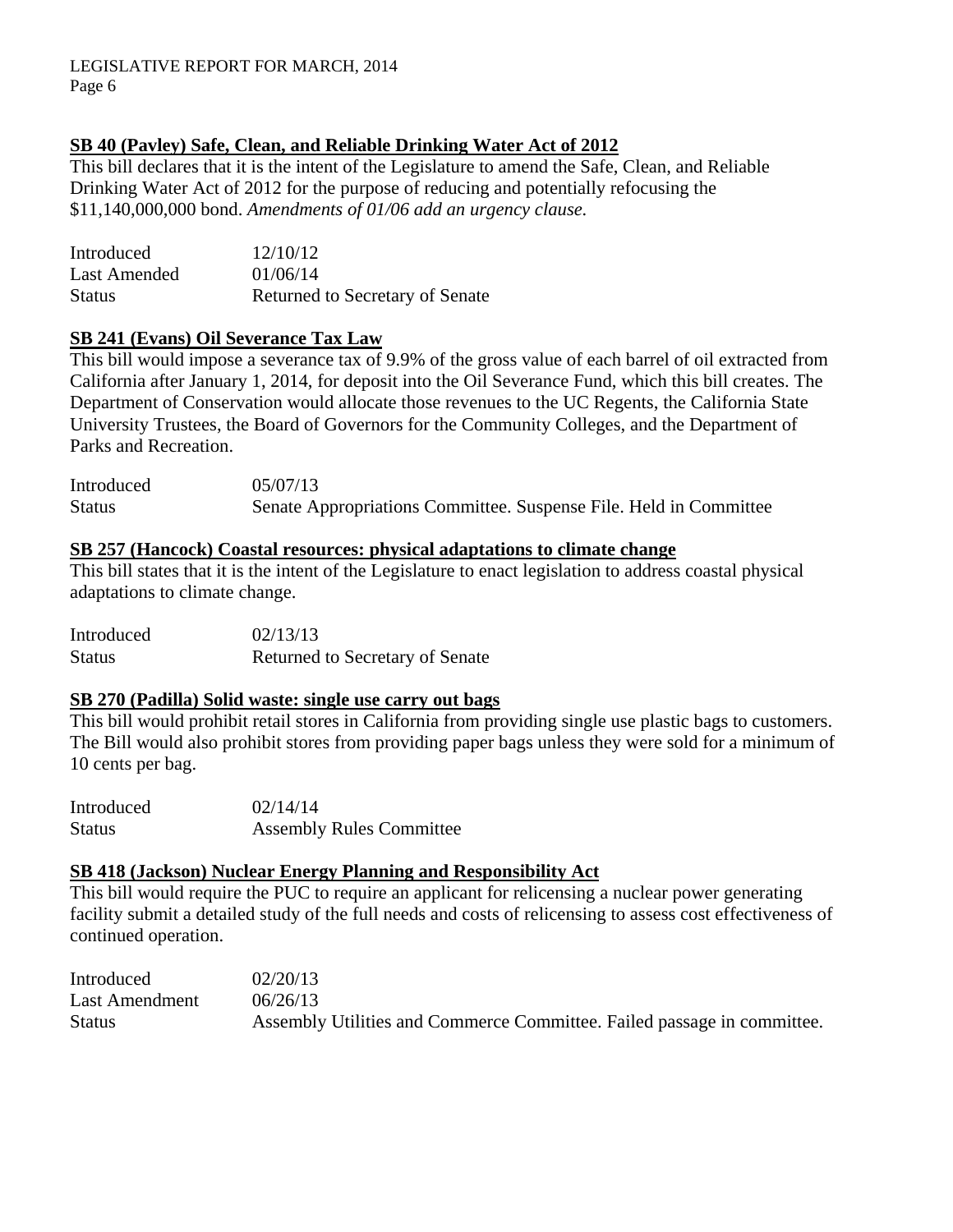#### **SB 461 (Leno) State tide and submerged lands: mineral extraction leases: revenues**

This bill creates the Coastal Adaptation Fund through re-allocation of up to \$10,000,000 in state tidelands revenues to state coastal management agencies, including the Coastal Commission for work related to sea level rise.

| Introduced    | 02/13/13                                                 |
|---------------|----------------------------------------------------------|
| Last Amended  | 06/24/13                                                 |
| <b>Status</b> | Held in Assembly Appropriations Committee. Suspense File |

#### **SB 511 (Lieu) Trade promotion of California ports**

This bill would require the Governor's Office of Business and Economic Development to develop a strategy for the international promotion of trade for California ports.

| Introduced    | 02/21/13                      |
|---------------|-------------------------------|
| Last Amended  | 01/22/14                      |
| <b>Status</b> | <b>Assembly First Reading</b> |

#### **SB 700 (Wolk) Natural resources: parks: carryout bags**

This bill would require retail establishments to charge a \$0.05 fee for single-use carryout bags. A portion of the fee would be deposited into the Local Environmental Enhancement Fund (LEEF), which would be created by this bill. Funds from the LEEF would be available for expenditure by the Natural Resources Agency, upon appropriation by the Legislature, as grants to local governments for parks maintenance and litter abatement.

| Introduced   | 02/22/13                                                |
|--------------|---------------------------------------------------------|
| Last Amended | 04/23/13                                                |
| Status       | Held in Senate Appropriations Committee. Suspense File. |

# **SB 848 (Wolk) Safe Drinking Water, Water Quality, and Water Supply Act of 2014**

This measure would repeal the \$11,140,000,000 General Obligation Bond Water Bond of 2012 Water Bond and replace it with \$6,825,000,000 measure that, if approved by the voters, would finance a safe drinking water, water quality and water supply program.

| Introduced    | 01/09/14                         |
|---------------|----------------------------------|
| Last Amended  | 02/20/14                         |
| <b>Status</b> | Senate Appropriations Committee. |

#### **SB 968 (Hill) Public lands: Martin's Beach property: access**

This bill would direct the State Lands Commission to exercise its eminent domain authority to initiate negotiations to purchase all or a portion of the property known as Martin's Beach County in San Mateo for the purpose of public access.

Introduced 02/10/14 Status Senate Natural Resources Committee **Commission Position Support**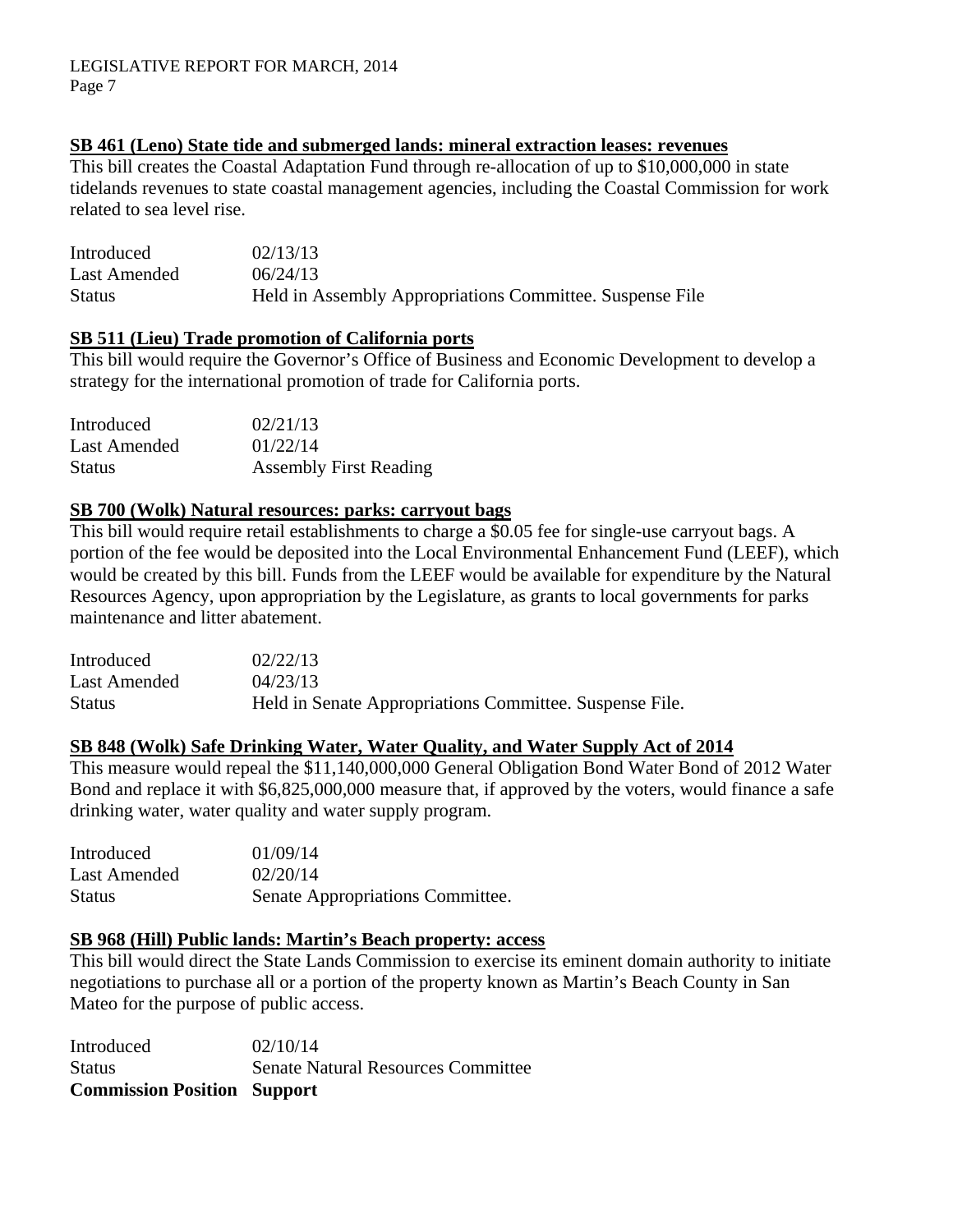# **SB 1017 (Evans) Oil Severance Tax**

This bill would impose an oil tax of 9.5%, and gas severance tax of 3.5% upon any operator for the extraction of oil or gas in California. The bill would require the board to deposit all tax revenues, penalties, and interest collected pursuant to these provisions into the California Higher Education Fund, which is established by this measure.

| Introduced    | 02/14/14                    |
|---------------|-----------------------------|
| <b>Status</b> | Senate Education Committee. |

### **SB 1096 (Jackson) California Coastal Commission: appointments**

This bill would repeal Section 30310.5 of the Coastal Act. The effect of this would be that a public member of the Commission would not be able to simultaneously hold two conflicting public offices.

| Introduced    | 02/19/14              |
|---------------|-----------------------|
| <b>Status</b> | Senate NR&W Committee |

#### **SB 1132 (Mitchell) Oil and gas development: well stimulation treatments**

This bill would require the Natural Resources Agency to include additional subjects in the scientific study it is conducting under the requirements of SB 4 (Pavley, 2013) including the cumulative health and environmental impacts of both on and offshore well stimulation, aka "fracking". It would also prohibit all fracking activities in the state until the report is complete, an independent committee has reviewed the report, and the Governor has issued findings regarding the safety of those activities.

Introduced 02/20/14 Status Senate NR&W and EQ Committee

### **\*SJR 20 (Leno) Safeguard Our Coast Day**

This measure would recognize the 50th anniversary of the federal certification of the California Coastal Management Program, and would proclaim February 16, 2015, and each 3rd Monday of February thereafter, as "Safeguard Our Coast Day."

| Introduced    | 03/20/14                      |
|---------------|-------------------------------|
| <b>Status</b> | <b>Senate Rules Committee</b> |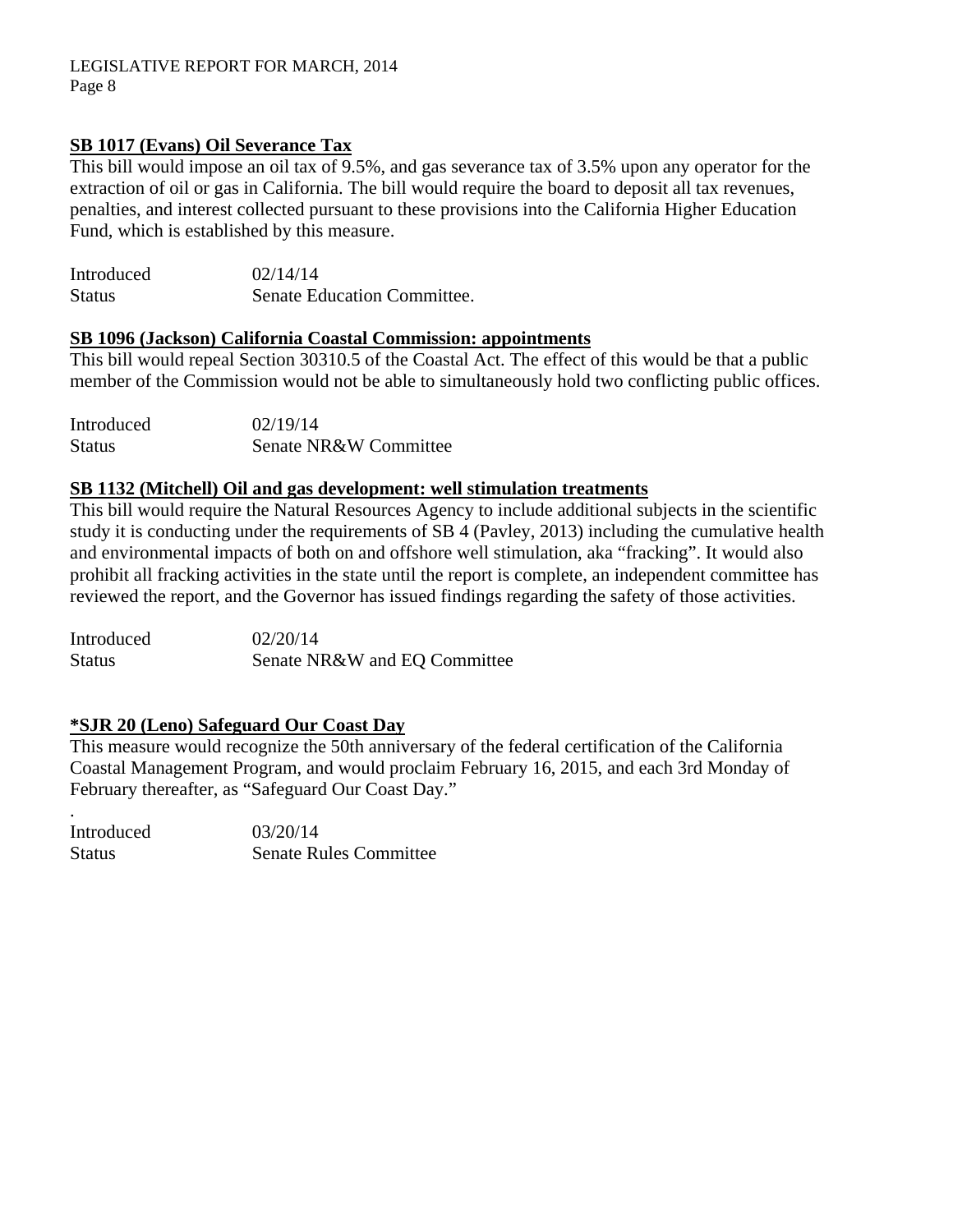#### **CALIFORNIA COASTAL COMMISSION**

45 FREMONT, SUITE 2000 SAN FRANCISCO, CA 94105- 2219 VOICE (415) 904- 5200 FAX ( 415) 904- 5400 TDD (415) 597-5885



# **BILL ANALYSIS**

**AB 2516 (Gordon) Sea Level Rise Planning: Database**  As Introduced February 21, 2014

#### <span id="page-8-0"></span>**RECOMMENDED ACTION**

Staff recommends the Commission **Support** AB 2516.

#### **SUMMARY**

AB 2516 would establish a statewide Planning for Sea Level Rise Database which would be hosted on the Natural Resources Agency's website. It would serve as a single source of information that provides information regarding California's progress in terms of preparing for and adapting to sea level rise. AB 2516 would require the Natural Resources Agency, in collaboration with the Ocean Protection Council, to collect information from specified public agencies related to projects, plans and other efforts to address sea level rise. Relevant to the Coastal Commission, the bill would require the Commission to provide information regarding which jurisdictions have adopted LCPs, which have not, and which LCPs contain sea level rise policies.

#### **PURPOSE OF THE BILL**

The author, who chairs the Select Committee on Sea Level Rise, has introduced this bill to make it easier for interested parties to get a comprehensive, current understanding of what state agencies are doing to address sea level rise.

#### **BACKGROUND**

Climate change during the next century is projected to accelerate sea level rise. A 2012 report from the National Research Council found that the average sea level rise projections for California are an additional 6 inches by 2030, 12 inches by 2050, and 36 inches by 2100. The country's longest continuously operating gauge of sea level in San Francisco Bay, recorded a seven-inch rise in sea level over the  $20<sup>th</sup>$  century. As has been demonstrated by the recent king tides, California's coast is vulnerable to the impacts of sea level rise.

The Assembly Select Committee on Sea Level Rise and the California Economy held four hearings throughout the state over the last year to examine sea level rise's effect on various sectors and industries. The Select Committee found that California State agencies have developed multiple sea level rise planning guidance documents as well as supporting planning and adaptation projects through grants and partnerships. The Select Committee final report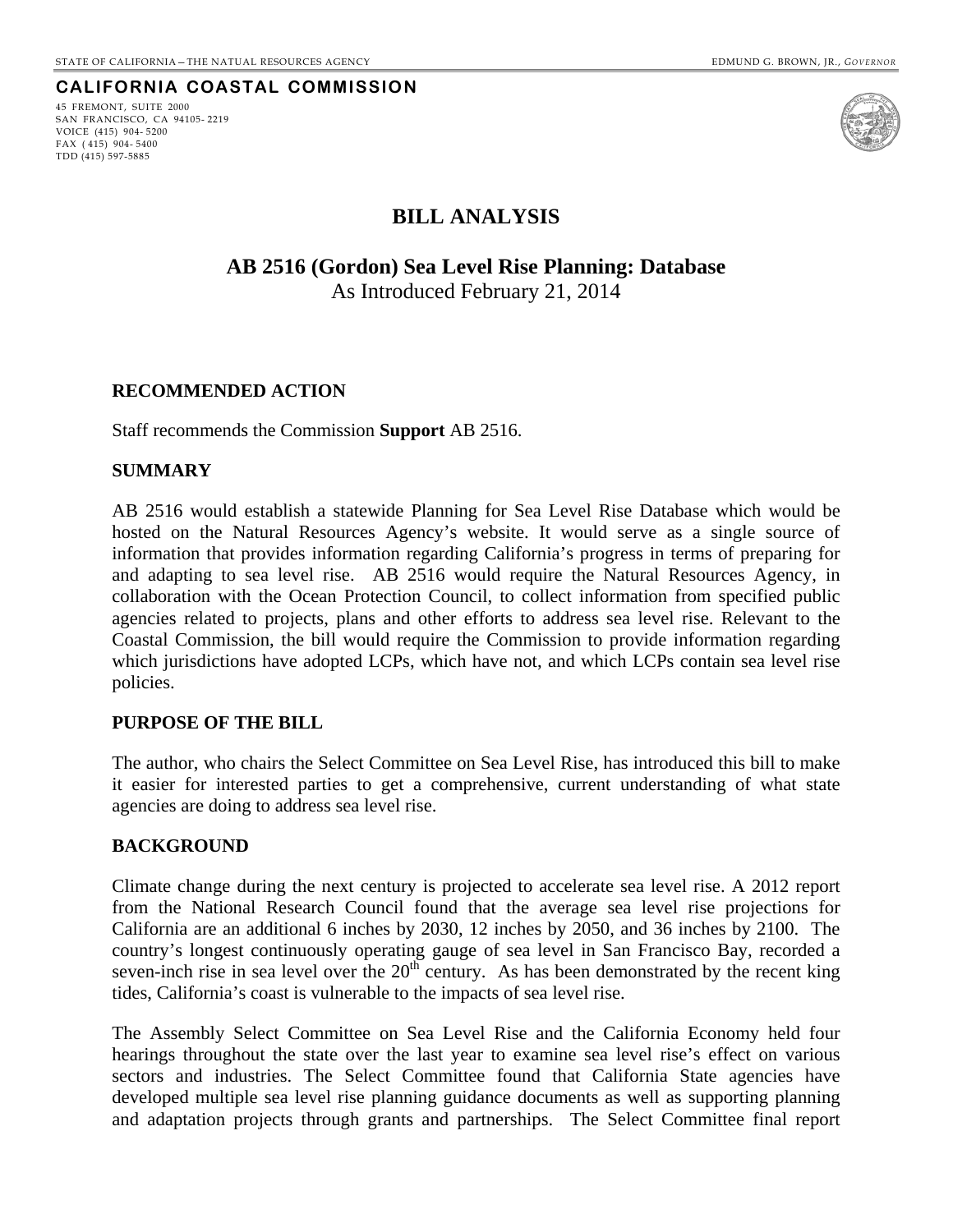#### **BILL ANALYSIS AB 2516 (Gordon)**

Page 2

found that the current information is not centrally located. The report found it would be beneficial to create a database with an inventory of all the work being done in this area.

# **ANALYSIS**

Several state agencies are already engaged in addressing various aspects of sea level rise, pursuant to their respective authorities and mandates. The Coastal Commission collaborates closely with the State Lands Commission, BCDC, the State Coastal Conservancy, the Department of Transportation and the Ocean Protection Council to enhance coordination and effectiveness. All of these agencies are well aware of each other's actions with respect to sea level rise. All of these actions are public information and publicly available on the agencies' websites. For instance, the information that the Coastal Commission is required to provide with respect to LCP certification status, is already available on the Commission's website under the "Local Resources" tab on the home page.

However, it can be challenging and time-consuming for a member of the public to collect statewide information on sea level rise, or even know where to look or what agencies may be involved. Collecting all relevant information on a single website within the Resources Agency may enhance public awareness of the state's efforts, and more easily facilitate public engagement.

AB 2516 directs the Natural Resources Agency to create a database on their website of projects including: studies, modeling, mapping, cost-benefit analysis, vulnerability assessments, adaptation projects as well as the status of Local Coastal Programs, including updates and amendments. The database would reveal what steps are being taken by state agencies to address and respond to sea level rise. The bill would require the Commission to provide the following information to the Resources Agency:

- Which local governments have implemented a local coastal program
- When the local coastal program was created
- All dates on which the local coastal program was updated, if updated
- Whether the local coastal program addresses sea level rise
- Cities, counties, and cities and counties that do not have a local coastal program in place

The Commission has largely compiled this information either internally or on its website. The Commission can fairly readily provide the Resources Agency with this information, and has already done so, in a variety of contexts. The bill currently contemplates that the NRA would update the database monthly. It may be that less frequent updates (e.g. quarterly semi-annually) would suffice for the purposes of the proposed data base. No existing law, policy or program within the Coastal Commission would be affected by this bill.

Other public agencies which would be required to provide information related to sea level rise include the State Lands Commission, the Coastal Conservancy, BCDC, State Water Resources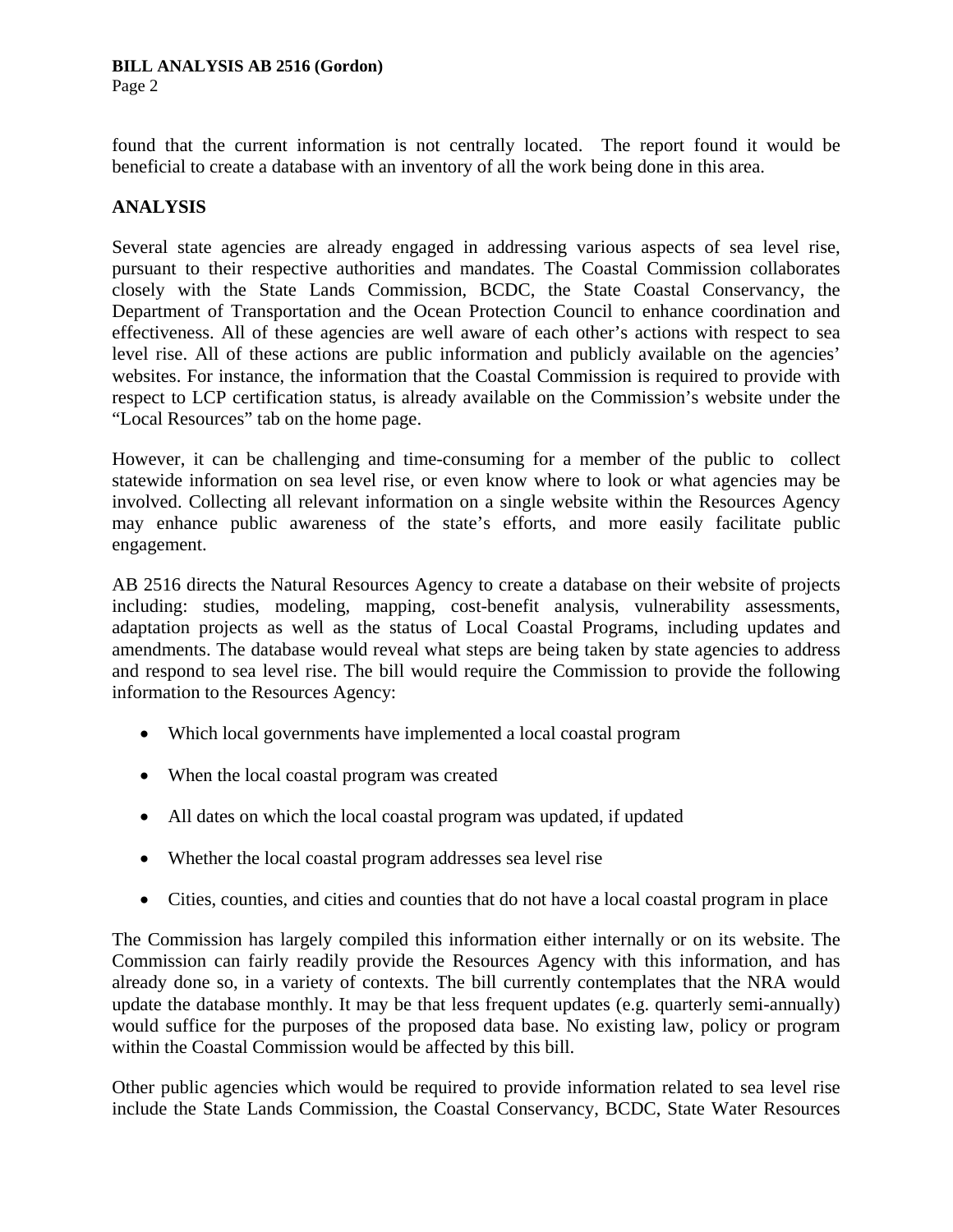### **BILL ANALYSIS AB 2516 (Gordon)**

Page 3

Control Board, Regional Water Quality Control Boards, the Department of Transportation, the Energy Commission, Ports, Airports and Utilities.

The database may allow the state to easily determine local and regional progress in addressing sea level rise and perhaps more importantly, where gaps exist. This could assist policymakers target limited resources and to vulnerable areas where little or no work has been done.

The database could also benefit members of the public seeking to better understand the state's response. And it could encourage additional collaboration between state agencies and local governments with respect to studies, modeling, mapping and project implementation.

#### **SUPPORT**

The Nature Conservancy City of Mountain View

# **OPPOSITION**

None on file

### **RECOMMENDED POSITION**

Staff recommends the Commission **Support** AB 2516.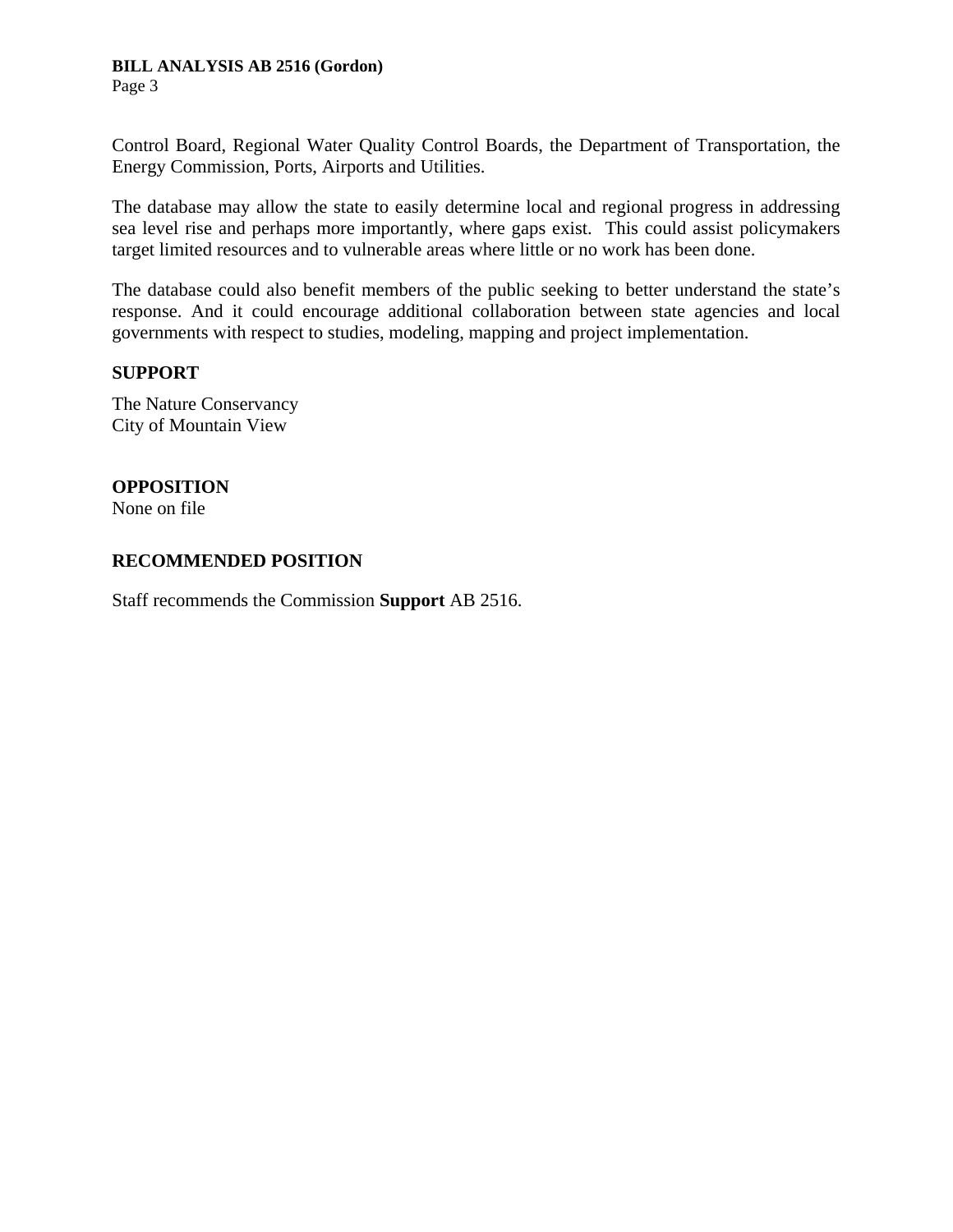#### **ASSEMBLY BILL No. 2516**

#### **Introduced by Assembly Member Gordon (Coauthors: Assembly Members Achadjian, Lowenthal, Skinner, and Ting)**

February 21, 2014

An act to add Division 20.6 (commencing with Section 30961) to the Public Resources Code, relating to sea level rise.

#### legislative counsel's digest

AB 2516, as introduced, Gordon. Sea level rise planning: database. Existing law establishes the Natural Resources Agency consisting of various entities, departments, and boards, including the Department of Water Resources, the California Coastal Commission, the State Energy Resources Conservation and Development Commission, the State Lands Commission, the San Francisco Bay Conservation and Development Commission, and the State Coastal Conservancy.

This bill would require, on or before January 1, 2016, the Natural Resources Agency, in collaboration with the Ocean Protection Council, to create, update monthly, and post on its Internet Web site a Planning for Sea Level Rise Database describing steps being taken throughout the state to prepare for, and adapt to, sea level rise. The bill would require various public and private entities to provide, by July 1, 2015, and on a monthly basis thereafter, information to the Natural Resources Agency to be included in the database, including descriptions of projects that address or prepare for sea level rise that are within the entity's control or jurisdiction. The bill would require the agency to organize the database by geographic region and provide an entry for each city,

99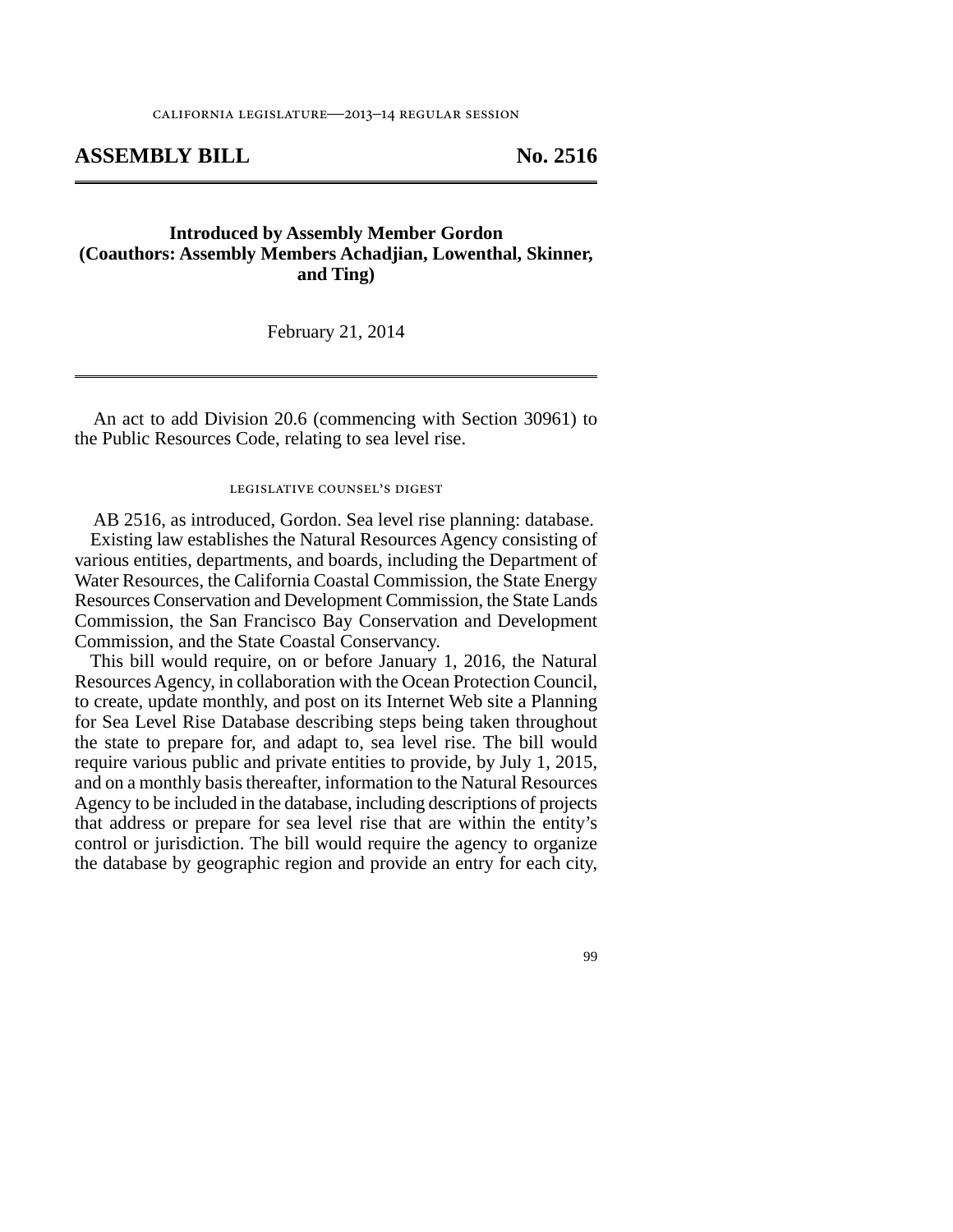county, and city and county within the coastal zone and San Francisco Bay area.

Vote: majority. Appropriation: no. Fiscal committee: yes. State-mandated local program: no.

*The people of the State of California do enact as follows:*

| $\frac{2}{3}$<br>is added to the Public Resources Code, to read:                                                                |  |
|---------------------------------------------------------------------------------------------------------------------------------|--|
|                                                                                                                                 |  |
|                                                                                                                                 |  |
| $\overline{4}$<br>DIVISION 20.6. PLANNING FOR SEA LEVEL RISE                                                                    |  |
| 5<br><b>DATABASE</b>                                                                                                            |  |
| $\boldsymbol{6}$                                                                                                                |  |
| $\tau$<br>30961. On or before January 1, 2016, the Natural Resources                                                            |  |
| $8\,$<br>Agency, in collaboration with the Ocean Protection Council, shall                                                      |  |
| 9<br>create and post on its Internet Web site a Planning for Sea Level                                                          |  |
| Rise Database describing steps being taken throughout the state<br>10                                                           |  |
| to prepare for, and adapt to, sea level rise. To be an effective<br>11<br>12                                                    |  |
| inventory of sea level rise planning in the state, the Natural<br>13                                                            |  |
| Resources Agency shall update the database on a monthly basis<br>14                                                             |  |
| with information provided by the entities described in Section<br>30964.<br>15                                                  |  |
| 16                                                                                                                              |  |
| 30962. The Planning for Sea Level Rise Database shall include,<br>but shall not be limited to, the following information:<br>17 |  |
| (a) Title and description of all state and local private and public<br>18                                                       |  |
| projects addressing or preparing for sea level rise, including<br>19                                                            |  |
| information described in Section 30963. For purposes of this<br>20                                                              |  |
| 21<br>division, "projects" includes studies, programs, modeling, mapping,                                                       |  |
| 22<br>cost-benefit analyses, vulnerability assessments, and adaptation                                                          |  |
| 23<br>assessments.                                                                                                              |  |
| 24<br>(b) Information regarding which cities, counties, and cities and                                                          |  |
| counties have implemented a local coastal program, including all<br>25                                                          |  |
| 26<br>of the following information:                                                                                             |  |
| (1) When the local coastal program was created.<br>27                                                                           |  |
| (2) All dates on which the local coastal program was updated,<br>28                                                             |  |
| 29<br>if updated.                                                                                                               |  |
| 30<br>(3) Whether the local coastal program addresses sea level rise.                                                           |  |
| 31<br>(c) Cities, counties, and cities and counties that do not have a                                                          |  |

32 local coastal program in place.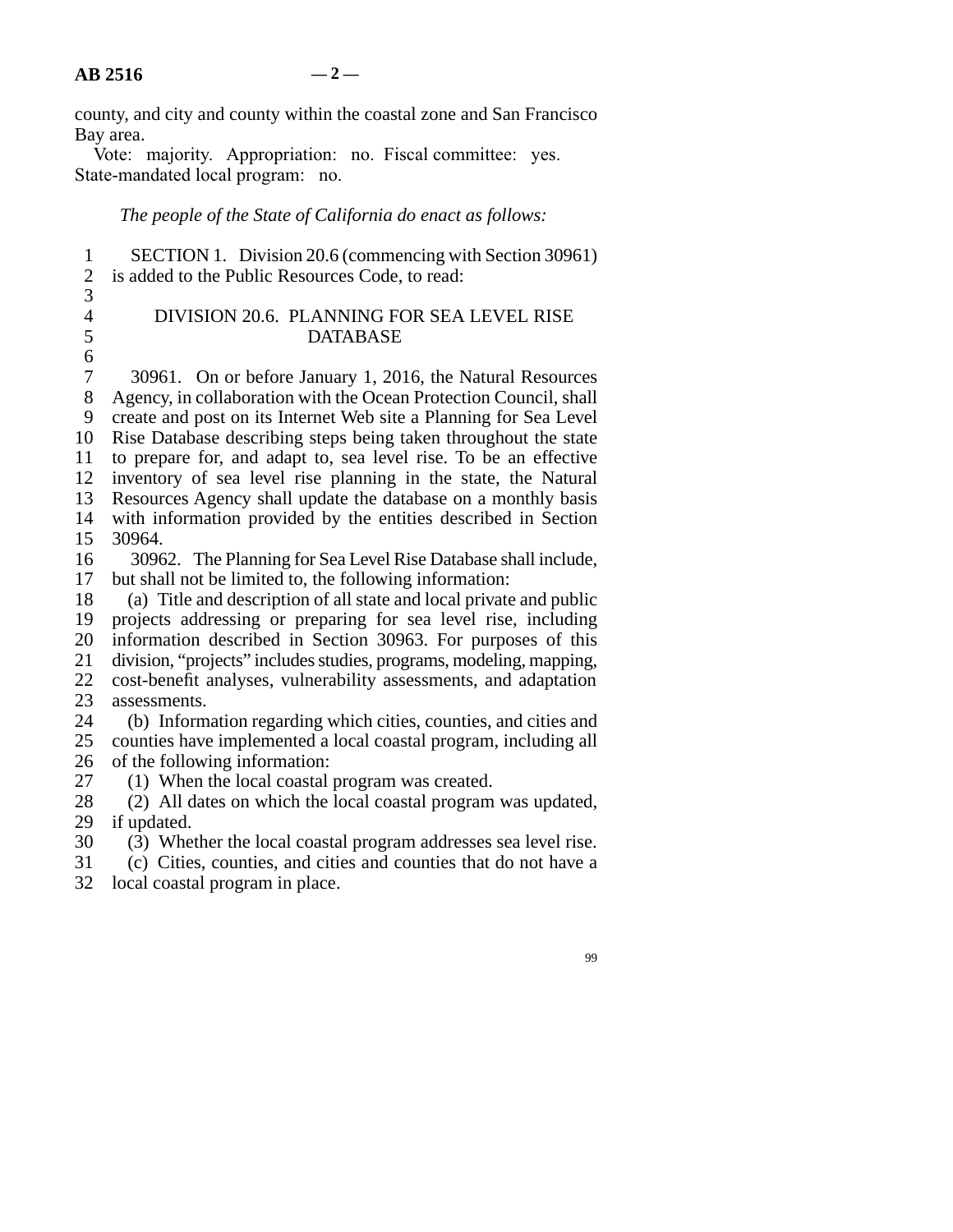line 1 30963. To the extent applicable, the following information 2 shall be included in the description of a project:

- 3 (a) Purpose.
- 4 (b) The person or entity charged with carrying out the project 5 and other contributors or collaborators.
- line 6 (c) Whether the project is required to be completed by local, 7 state, or federal law.
- 8 (d) Geographic location of the project.
- 9 (e) Geographic scope of the project.
- 10 (f) If the project is an assessment, whether it is a risk or 11 vulnerability assessment.
- 12 (g) Whether the project has governance, environmental, 13 economic, social equity, or public education objectives, or any combination thereof. combination thereof.
- 15 (h) Whether the project results are measurable.
- 16 (i) Whether the project is replicable and, if it is replicable, 17 whether the project can be adjusted to apply to different sized 18 regions.
- 19 (j) Source of funding for the project.
- $20$  (k) Cost of the project.
- 21 (*l*) Any scientific considerations or science-based facts that are 22 involved in the project.
- 23 (m) Relevant maps.
- 24 (n) The project's estimated date of completion.<br>25 (o) Links to other Internet Web site materials that
- (o) Links to other Internet Web site materials that provide further 26 information.
- 27 30964. The following entities shall provide information 28 described in Sections 30962 and 30963 for projects and local 29 coastal programs that are within the entity's control or jurisdiction, line 30 as applicable, to the Natural Resources Agency by July 1, 2015,
- 31 and shall continue to provide updated information to the Natural
- 32 Resources Agency on a monthly basis:
- 33 (a) Airports within the California coastal zone or San Francisco 34 Bay area.
- 35 (b) California Coastal Commission.
- 36 (c) State Energy Resources Conservation and Development 37 Commission.
- 
- 38 (d) California ports.
- 39 (e) Department of Transportation.

99